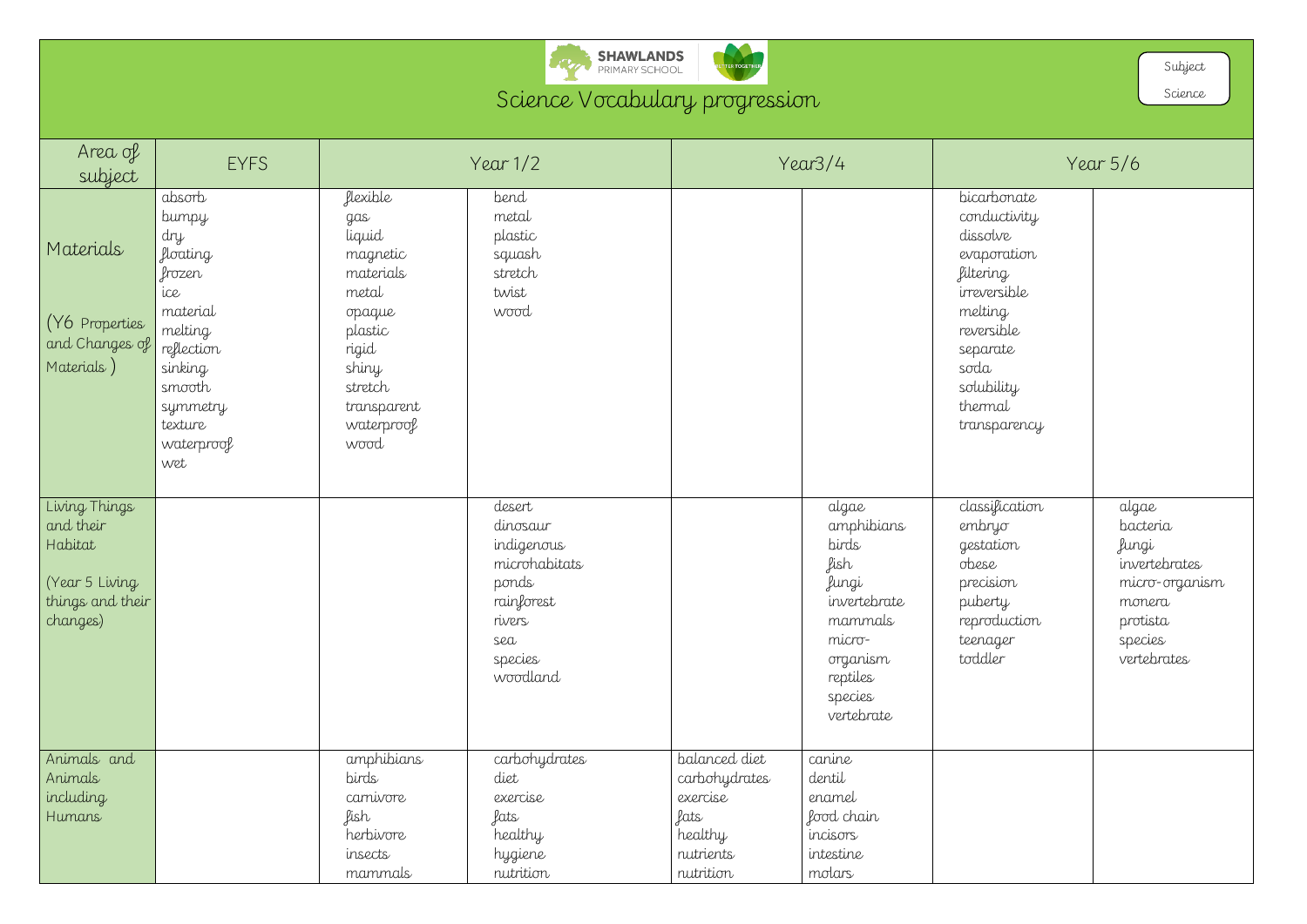|                                                                    |                                                                                                             | nocturnal<br>omnivore<br>reptiles<br>tame                                                                                             | off-spring<br>proteins                                                                                        | oxygen<br>protein<br>survival<br>water                                                                                   | organ<br>oesophagus<br>pancreas<br>pre-molars<br>predators<br>prey<br>pupil<br>salivary gland |                                                                                                                            |                                                                                                                                    |
|--------------------------------------------------------------------|-------------------------------------------------------------------------------------------------------------|---------------------------------------------------------------------------------------------------------------------------------------|---------------------------------------------------------------------------------------------------------------|--------------------------------------------------------------------------------------------------------------------------|-----------------------------------------------------------------------------------------------|----------------------------------------------------------------------------------------------------------------------------|------------------------------------------------------------------------------------------------------------------------------------|
| Plants                                                             | branches<br>flower<br>fruit<br>leaves<br>petal<br>plant<br>roots<br>stem<br>tree<br>trunk<br>vegetable      | blossom<br>branches<br>buds<br>bulbs<br>deciduous<br>environment<br>evergreen<br>fruit<br>petals<br>trunk<br>vegetable<br>wild plants | blossom<br>bulb<br>crown<br>deciduous<br>evergreen<br>habitat<br>oxygen<br>roots<br>stem<br>trunk<br>woodland | anther<br>fertiliser<br>nutrients<br>pollination<br>roots<br>seed dispersal<br>seed formation<br>stem<br>stigma<br>trunk |                                                                                               |                                                                                                                            |                                                                                                                                    |
| Healthy Living<br>Skeleton and<br>Muscles<br>Circulatory<br>System | diet<br>emotions<br>exercise<br>healthy<br>hydrated<br>hygiene<br>mindfulness<br>mental health<br>nutrients |                                                                                                                                       |                                                                                                               | bone<br>cartilage<br>joint<br>muscle<br>pelvis<br>rib cage<br>skeleton<br>skull<br>spine<br>tendon                       |                                                                                               |                                                                                                                            | atriums<br>blood vessels<br>capillaries<br>cardiologists<br>cardiovascular<br>drugs<br>muscle<br>pulse<br>ultrasound<br>ventricles |
| Forces and<br>Magnets<br>Forces                                    |                                                                                                             |                                                                                                                                       |                                                                                                               | attract<br>force<br>magnet<br>magnetic<br>magnetic field<br>magnetic pole<br>non-magnetic<br>repel                       |                                                                                               | air resistance<br>friction<br>gears<br>gravity<br>levers<br>parachute<br>pulleys<br>surface resistance<br>water resistance |                                                                                                                                    |